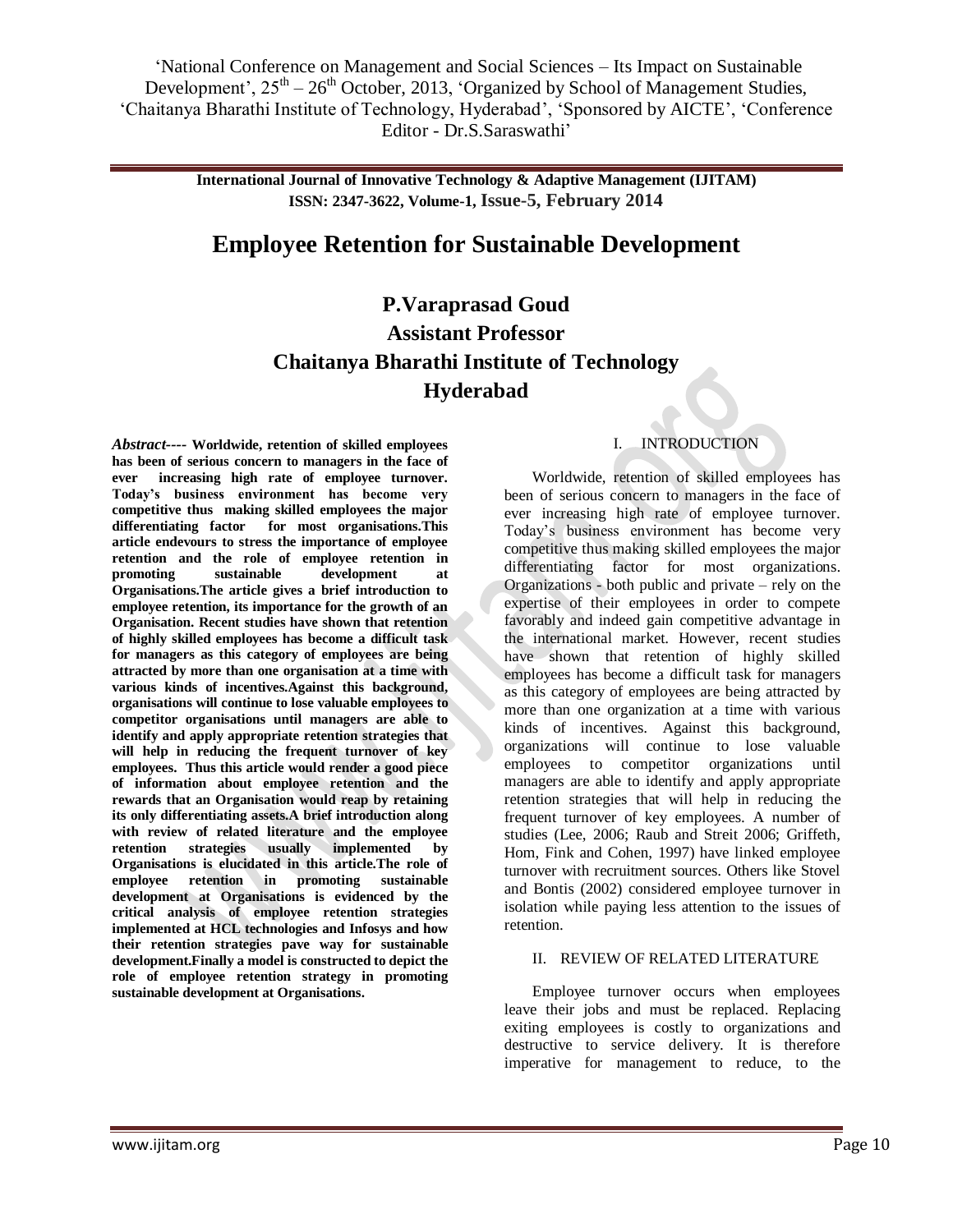### **International Journal of Innovative Technology & Adaptive Management (IJITAM) ISSN: 2347-3622, Volume-1, Issue-5, February 2014**

minimum, the frequency at which employees, particularly those that are crucial to its operations leave. Retention is a voluntary move by an organization to create an environment which engages employees for long term (Chaminade, 2007).The main purpose of retention is to prevent the loss of competent employees from the organization as this could have adverse effect on productivity and service delivery. However, retention of high performing employees has become more challenging for managers as this category of employees frequently move from one job to another as they are being attracted by more than one organization at a time. Hendricks (2006) notes that employees with scarce skills are in great demand by the organizations and are becoming difficult to source. When these categories of employees are eventually sourced, they become even more difficult for organisations to retain. It is not only the private organisation that is finding it difficult retaining highly skilled employees. The government sector also admits that one of the most difficult aspects of its jobs is the retention of key employees in their organization (Litheko, 2008). Most of the time when these employees move, they migrate to competing organizations with the knowledge and trade secrets acquired from their former employers thereby creating an even more critical situation for the latter (Abassi and Hollman, 2000). Empirical studies such as Stovel and Bontis (2002) have shown that employees, on average switch employers every six years. This situation demands that management should identify the reason/s for this frequent change of employment by employees. Once this reason/s has been identified, management can then device retention strategies that will help in keeping essential employees for a rather longer tenure. While functional turnover (that is, bad performers leave, good performers stay) can help reduce suboptimal organizational performance (Stovel and Bontis, 2002), high turnover can be detrimental to the organization's productivity. This can result in the loss of business patronage and relationships, and can even jeopardize the realization of organizational goals. On the other hand, Abassi and Hollman (2000) argue that dysfunctional turnover (that is, good performers leave, bad performers stay) damages the organization through

decreased innovation, delayed services, improper implementation of new programmes and degenerated productivity. Such activities can radically affect the ability of organizations to prosper in today's competitive economy, leaving even the most ambitious organizations unable to succeed due to their inability to retain the right employees (Stovel and Bontis, 2002). Existing literature (Abassi and Hollman, 2000; Hewitts Associates, 2006; Sherman et al. 2006) highlight reasons for employee turnover in the organizations: hiring practices; managerial style; lack of recognition; lack of competitive compensation system; toxic workplace environments. Others include lack of interesting work; lack of job security; lack of promotion and inadequate training and development opportunities, amongst others. These are intrinsic and extrinsic motivational factors which can assist managers to influence employee retention in their organisations. The problem, however, is that managers have failed in identifying and properly using these variables as retention strategies thereby resulting in the prevailing high turnover rate in the organisations. Turnover is not only destructive to organisations, it is also costly. Every time an employee quits, a replacement must be recruited, selected, trained and permitted time on the job to gain experience. Apart from the costs that are directly associated with recruiting and training a new employee, other indirect costs exist. Bliss (2007) and Sutherland (2004) contend that organisations lost productivity, social capital and suffer customer defection when a productive employee quits. Knowledge, skills and contacts that a departing employee takes out of the organisation constitutes a huge loss.

### III. WHAT IS SUSTAINABLE DEVELOPMENT?

Sustainable development has been defined in many ways, but the most frequently quoted definition is from *Our Common Future*, also known as the Brundtland Report:**[\[1\]](http://www.iisd.org/sd/#one)**

*"Sustainable development is development that meets the needs of the present without compromising the ability of future generations to meet their own needs. It contains within it two key concepts:*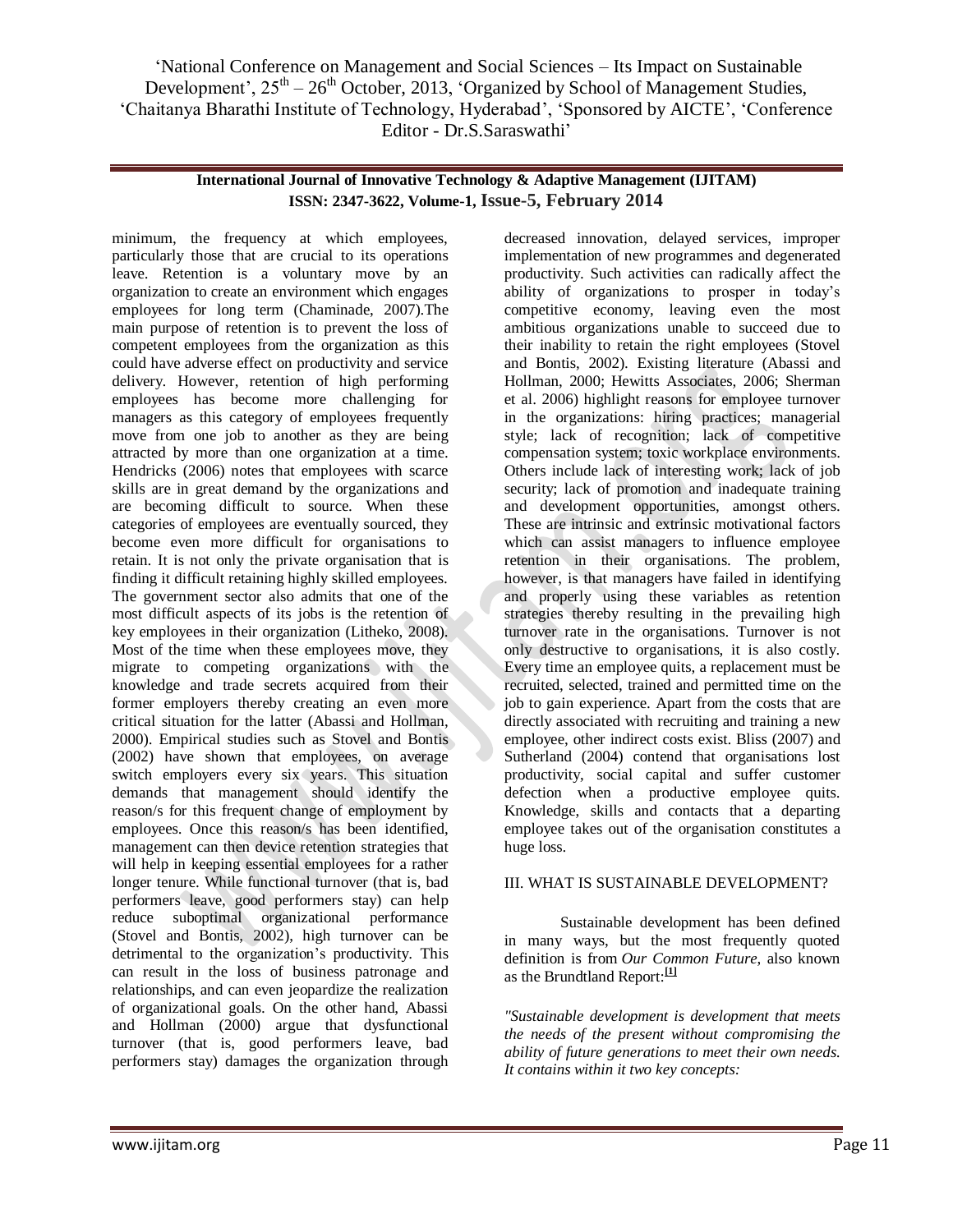### **International Journal of Innovative Technology & Adaptive Management (IJITAM) ISSN: 2347-3622, Volume-1, Issue-5, February 2014**

- The concept of **needs**, in particular the essential needs of the world's poor, to which overriding priority should be given; and
- The idea of **limitations** imposed by the state of technology and social organization on the environment's ability to meet present and future needs."

All definitions of sustainable development require that we see the world as a system—a system that connects space; and a system that connects time.

- $\triangleright$  When you think of the world as a system over space, you grow to understand that air pollution from North America affects air quality in Asia, and that pesticides sprayed in Argentina could harm fish stocks off the coast of Australia.
- $\triangleright$  And when you think of the world as a system over time, you start to realize that the decisions our grandparents made about how to farm the land continue to affect agricultural practice today; and the economic policies we endorse today will have an impact on urban poverty when our children are adults.

### **Sustainability Drives Recruitment and Retention**

Nicole Stika, a researcher and his partners attended the Human Resources and Legal: Become a Talent Magnet - Finding and Keeping the Best Employees (201) event at Corporate College in California. Kenyon Mau of Human Capital Advisors was the featured speaker. They were there to promote Green Plus, their sustainability certification program, which is offered by them at the Institute for Sustainable Development in North California.

Now, we may wonder what the connection is between human resources and sustainability. But

- Smart Service Desk
- > CEO Connect through U&I
- $\triangleright$  Employees First Governing Council

the fact is that there several studies have shown there is an increasingly strong correlation between how green you make your business and how successful you will be at recruiting and retaining talented employees. This is particularly true for younger workers – those who fall into the Generation Y (or Millennial) category (age 15-29).

### **Employee Retention Strategies at HCL Technologies**

Over the past decade, HCL has been one of the fastest growing technology companies not only in India but in the world – even during the depths of the economic downturn. What has been the source of HCL's success during this period of economic turmoil? A combination of technical expertise and an innovative management philosophy that unleashed the innovative thinking of empowered employees. That innovation is fueled by *Employees First,* a unique management approach that unshackles the creative energies of our 84,403 plus employees, and puts this collective force to work in the service of customers' business problems.

The three core values that enabled HCL achieve the level of success that they have attained today are:

### **1. EMPLOYEES FIRST**

At HCL, focus is on employees first because they believe that employees bring strategic value to the organization and are critical to its success in the global marketplace. Towards this, HCL practices Employees First – the first of its kind of articulation, which creates an enabling environment and a culture of pride in its employees.

HCL reached new heights with Employees First through several initiatives:

- Open 360 Degree Feedback™
- Talent Transformation
- Employees First Academy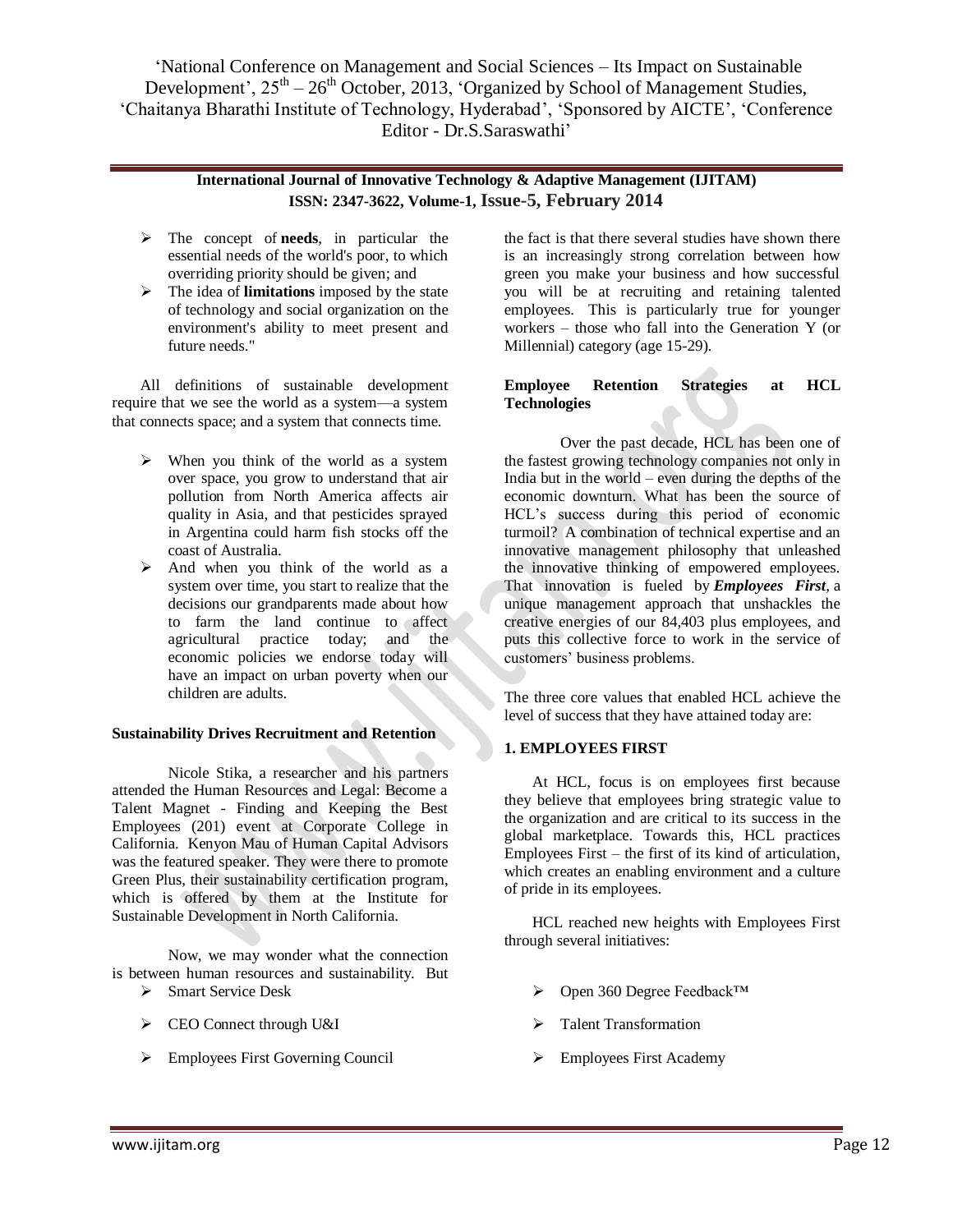### **International Journal of Innovative Technology & Adaptive Management (IJITAM) ISSN: 2347-3622, Volume-1, Issue-5, February 2014**

Employee Passion Indicative Count™ Directions

### **2. VALUE CENTRICITY**

In an industry dominated by volume, HCL consciously chose a value-centric nonlinear business model, which is recognized by clients and analysts globally. It believes in delivering value by going beyond contractual agreements with its clients.

- $\triangleright$  Confidence for investors
- $\triangleright$  Open dialogue with analysts
- $\triangleright$  Creating value for clients

#### **Learning @ HCL**

Learning is the most sustainable source of competitive advantage in our industry, today. As the war for talent continues, leveraging and optimizing learning for stronger performance is critical. In this knowledge based economy, creating a learning environment helps address talent shortfall, generate ideas and ultimately leads to building an engaged workforce resulting in higher productivity and retention. HCL recognizes that grooming an employee into a globally competitive leader requires an extensive and nurturing ecosystem.

- $\triangleright$  Employee satisfaction survey
- $\triangleright$  Voice of youth forum
- $\triangleright$  Employee affinity networks
- Grievance redressal board
- > HRD blog 'Ask Shibu' blog leaders' blogs
- $\triangleright$  Inclusivity survey
- $\triangleright$  Development centers (DCs) engagement initiatives
- > Bulletin Boards

### **3. TRUST, TRANSARENCY AND FLEXIBILITY**

They believe they are among the most transparent enterprises in the world today. To them, transparency is vision, confidence, collaboration, flexibility, and trust. Some of the steps taken to build a transparent environment are:

- $\triangleright$  Ensuring our employees is indeed first
- $\triangleright$  Collaboration for best practices

#### **Employee Retention Strategies at Infosys**

Infosys has implemented employee engagement strategy to retain its employees to ensure the implementation of sustainable development in the entire Organization. The following are the different employee engagement strategies implemented at Infosys to ensure employee retention and thus sustainable development.

#### **Employee Engagement Strategies at Infosys:**

- Our Corporate Channel, Infy TV
- > Our Intranet, Sparsh
- $\triangleright$  Sustainability portal
- $\triangleright$  Mailers
- Eco Clubs
- Employee Committees
- Employee Clubs
- > Communication Design Group

The figure below shows how Infosys links Sustainable Development with Employee Engagement thereby attempting to retain its employees and gain Sustainability.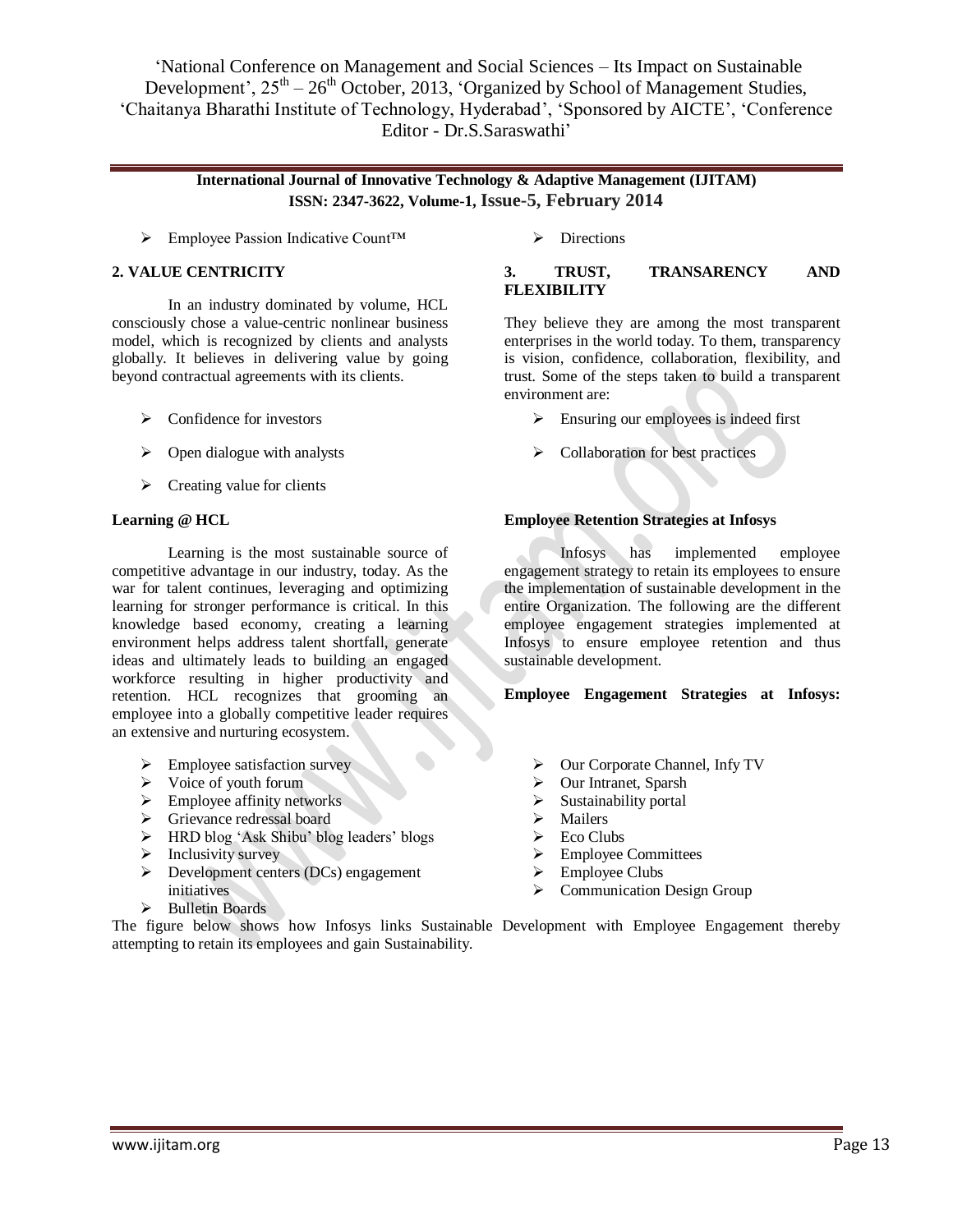



**Figure 1.1: Sustainability at Infosys**

### **Sustainable Development and Employee Retention-(A Cyclic Phenomenon)**

The literature available about employee retention ,sustainable development give many insights about sustainable development.The employee retention strategies implemented by HCL have promoted sustainable development as well Infosys insists upon sustainable development which could promote the concept of employee retention.Thus it could be understood that sustainability retains employees and employee retention strategies can promote sustainable development.The figure below illustrates a cyclic phenomenon and inter dependence of Sustainable Development and Employee Retention.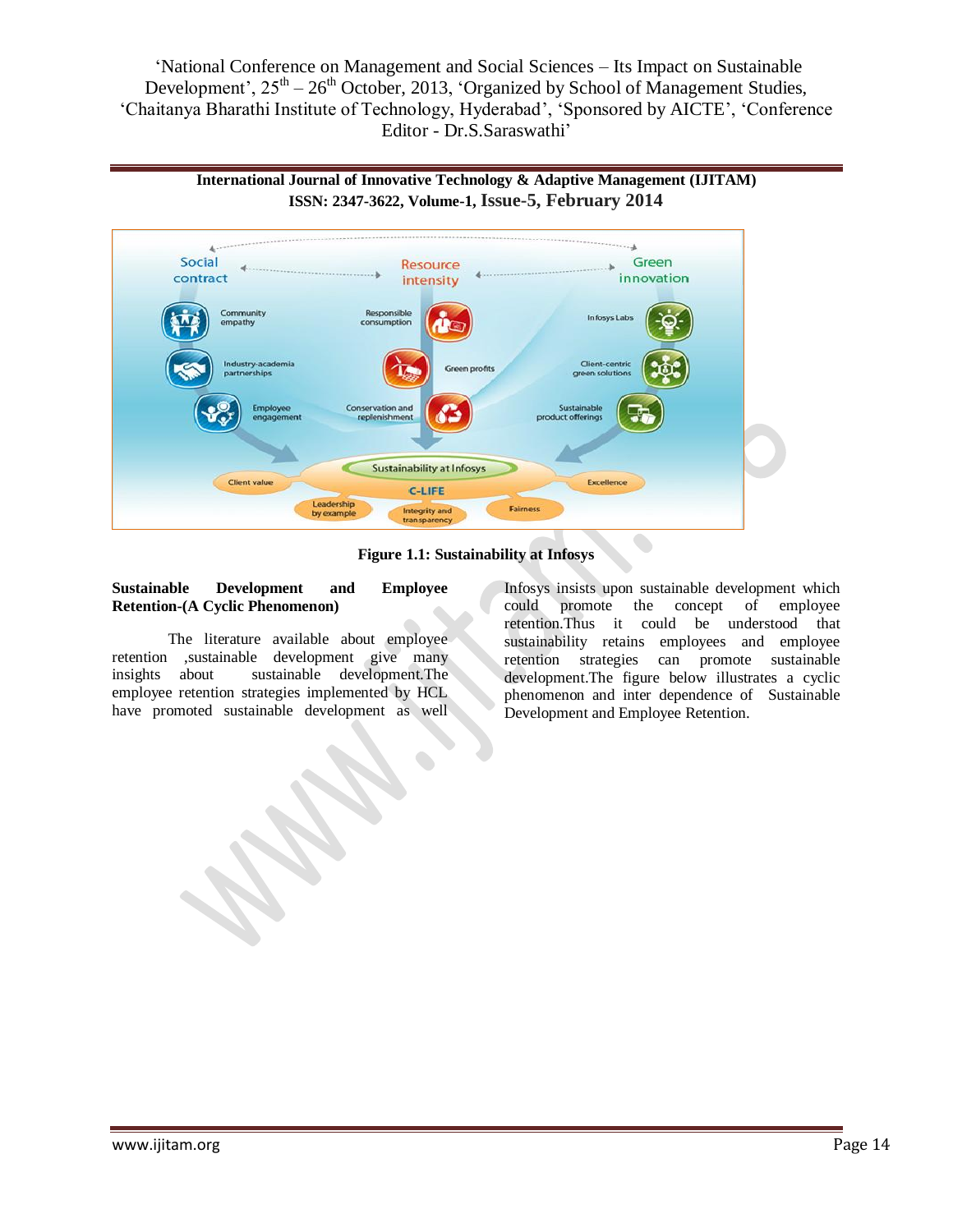**International Journal of Innovative Technology & Adaptive Management (IJITAM) ISSN: 2347-3622, Volume-1, Issue-5, February 2014**



*Figure 1.2: Sustainable Development and Employee Retention-(A Cyclic Phenomenon)*

#### REFERENCES

- [i.] Abassi SM, Hollman KW (2000). Turnover: the real bottom line. Pub. Pers. Manage. 2(3): 303-342.
- [ii.] Amar AD (2004). Motivating knowledge workers to innovate: a model integrating motivation dynamics & antecedents. Europe. J. Innovat.Manage. 7(2): 89-101.
- [iii.] Bassett-Jones N, Lloyd GC (2005). Does Herzberg's motivation theory have staying power? J. Manage. Develop. 24(10): 929-943.
- [iv.] Bliss WG (2007). Cost of employee turnover. www.isquare.com/turnover. Accessed, 28 June, 2007.
- [v.] Bussi M (2002). Retention strategies: remuneration answers. Johannesburg: Knowledge Resources.
- [vi.] Chaminade B (2007). A retention checklist: how do you rate? www.humanresourcesmagazine.co.au. Accessed, 28 November, 2007.
- [vii.] Gillingham A (2008). Skills and clientele vanish. Sunday Times, 28 September. p. 17.
- [viii.]Griffeth R, Hom PW, Fink LS, Cohen DJ (1997). Comparative tests of multivariate models of recruiting sources effects. J. Manage. 23(1): 19-36.
- [ix.] Hays S (1999). Generation  $X & Y$  and the art of the reward. Workforce. 78(11): 44-48.
- [x.] Hendricks S (2006). Recruitment & retention of appropriately skilled people for the public service to meet the challenges of a developmental state. Conference of senior managers of the Free State

Provincial government, local authorities, state agencies & the business sector.  $29 - 31$  August.

- [xi.] Hewitt Associates (2006). Asia Countries to battle rising attrition rates. www.hewittassociates.com/mtl/ap. Accessed 25 November, 2007.
- [xii.] Johnson M (2000). Winning the people wars: talent and the battle for human capital. London: Prentice Hall.
- [xiii.]Kinnear L, Sutherland M (2001). Money is fine, but what is the bottom –line? J. S. A. Inst. P. Manage.19(1): 15-18.
- [xiv.]Lee GJ (2006). Recruitment sources & employee turnover: A South African test of realism & job-fit hypotheses. Johannesburg, University of Wits.
- [xv.] Litheko E (2008). Training them young is the way to up the skills base. Sunday/Business Times, 29 June, p. 26.
- [xvi.]Maertz CP, Griffeth RW (2004). Eight motivational forces & voluntary turnover: A theoretical synthesis with implications for research. J. Manage. 30(5): 667- 683.
- [xvii.] Meudell, K. Rodham, K. (1998). Money isn't everything – or is it? A preliminary research study into money as a motivator in the licensed house sector. Int. J. Cont. Hosp. Manage. 10(4):128-132.
- [xviii.] Ramlall S (2003). Managing employee retention as a strategy for increasing organisational competitiveness. App. H.R.M Res. 8(2): 63- 72.